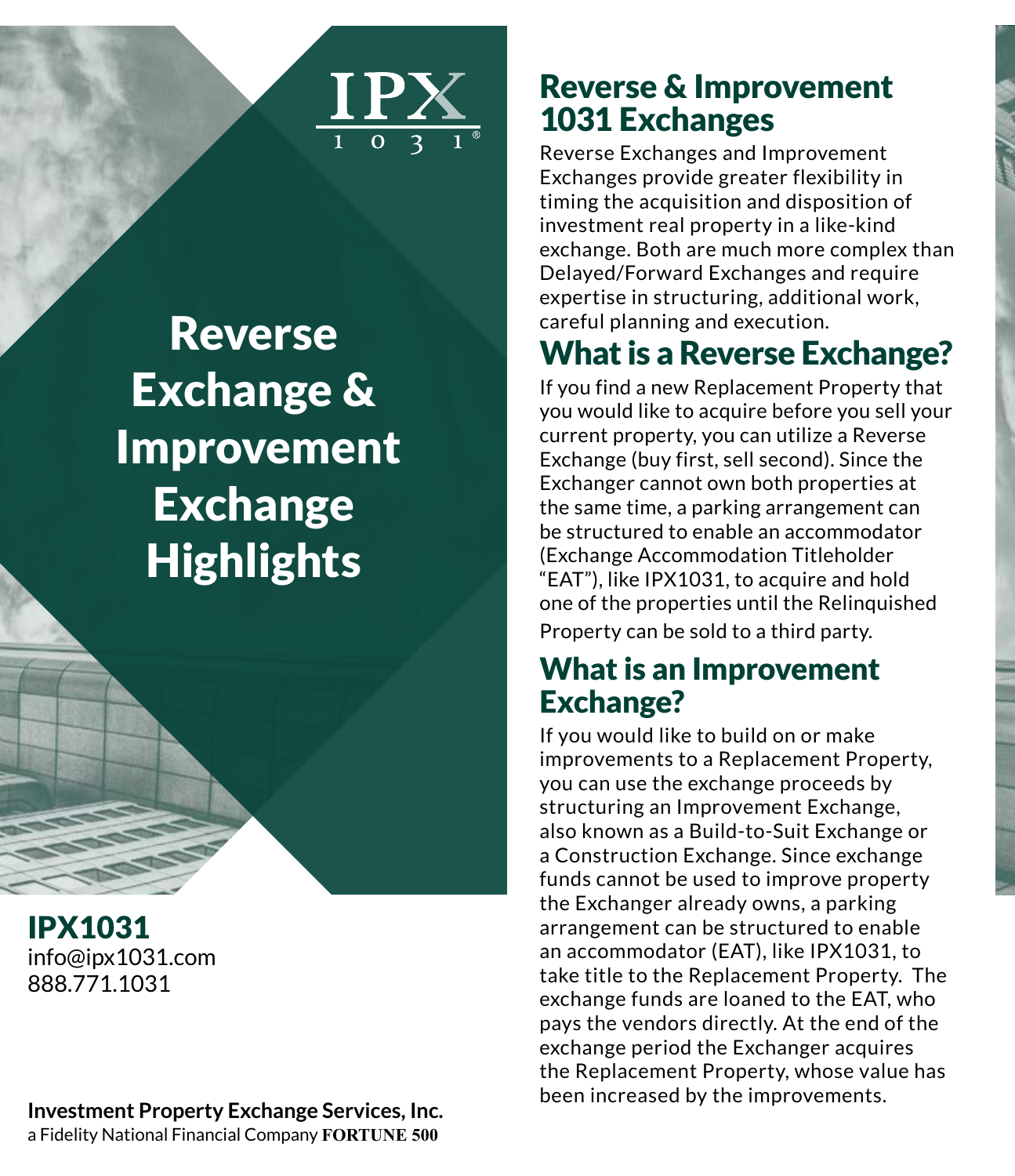## Why More Complicated?

Both Reverse and Improvement Exchanges require an Exchange Accommodation Titleholder (EAT) to hold title to either the Exchanger's old Relinquished Property or new Replacement Property pending the completion of the exchange. If an Exchanger wants to use exchange funds to improve Replacement Property as part of a 1031 Exchange, the Exchanger can enter into an Improvement or Build-to-Suit Exchange whereby the EAT takes title to the new Replacement Property while improvements are being constructed so that the EAT can transfer the Replacement Property to the Exchanger at the higher improved value.

## IPX1031 & Your Reverse

To ensure a smooth and successful parking transaction, IPX1031, acting as the EAT, coordinates the entire exchange process with the Exchanger's tax and legal counsel, lender, environmental consultant, title company and settlement officer. IPX1031 utilizes the best and most up-to-date exchange structures and business practices available to help you achieve your desired result. IPX1031 also utilizes separate limited liability companies (LLCs) for each exchanger so that all properties are segregated and never comingled with other properties the EAT holds. The protection afforded by utilizing this type of entity ensures that the Exchanger's property will be safe while IPX1031 holds title and completes the exchange.

# Key Steps To Begin Your Reverse Exchange

4 As early in the process as possible,<br>engage IPX1031 to act as an Excha<br>Accommodation Titleholder (EAT)<br>facilitate your Reverse Exchange. engage IPX1031 to act as an Exchange Accommodation Titleholder (EAT) to facilitate your Reverse Exchange.

Include an "Exchange Cooperation Clause" as an addendum to the purchase and sale agreements on both the Relinquished Property and the Replacement Property.

3 Contact your tax and/or legal<br>advisor as early in the Reverse<br>to determine the advisability of advisor as early in the Reverse Exchange process as possible completing a Reverse Exchange. 4 Contact IPX1031 as soon as possible<br>after entering into the purchase and s<br>agreements for both the Relinquishee<br>and Replacement Properties and adv after entering into the purchase and sale agreements for both the Relinquished and Replacement Properties and advise IPX1031 of the anticipated closing dates of each transaction.

5 If the EAT is taking title to the Replacement<br>Property and there is a third party lender<br>providing financing, the lender must be<br>informed as soon as possible that you will be Property and there is a third party lender providing financing, the lender must be informed as soon as possible that you will be completing a Reverse Exchange.

Do not close on either the Relinquished or the Replacement Property without first contacting IPX1031 to ensure that all of the required exchange documents are in place.